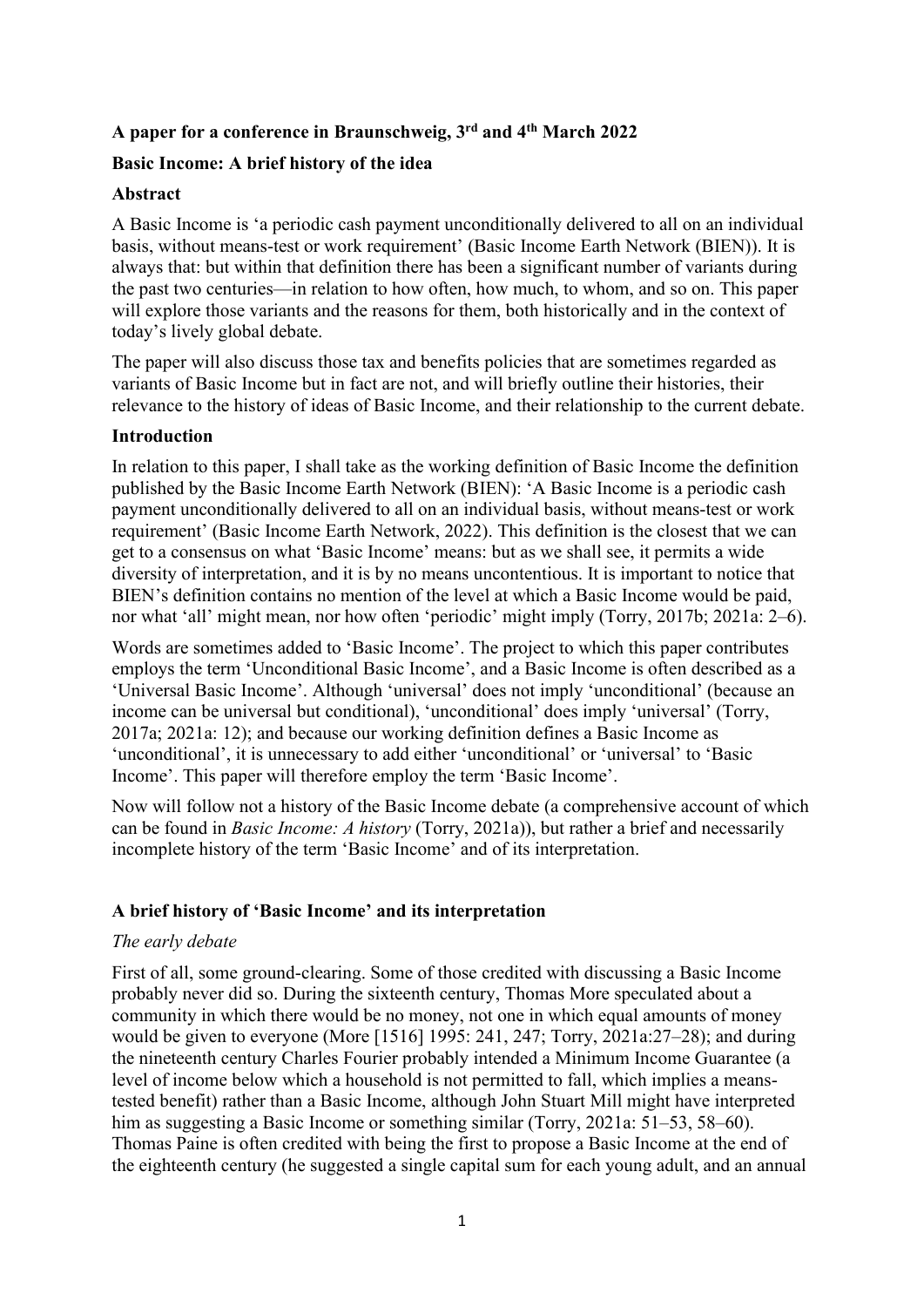sum for everyone over the age of fifty), but we probably ought to count Thomas Spence as the true inventor of Basic Income, as his proposal for an unconditional quarterly income for every adult was probably as universal, unconditional and frequent a payment as would have been administratively feasible at that time, and it would clearly have been a 'periodic cash payment unconditionally delivered to all on an individual basis, without means-test or work requirement' (Torry, 2021a: 33–43).

During the nineteenth century Spence's proposal was discussed in the UK, the USA, and Belgium; and then during the early years of the twentieth century what we should probably count as the first fully worked out and financially feasible Basic Income scheme was published by the State Bonus League in the UK (Torry, 2021a: 67–75). Most importantly, the scheme contained a genuine Basic Income, which the State Bonus League called a 'State Bonus':

- a) Every individual, all the time, should receive from a central fund some small allowance in money which would be just sufficient to maintain life and liberty if all else failed.
- b) That as everyone is to get a share from this central fund, so everyone who has any income at all should contribute a share each in proportion to his capacity. … (Milner and Milner, 1918: 7)

The payment would have been weekly, for 'every man, every woman, and every child', and 'sufficient to maintain life and liberty' (Milner and Milner, 1918: 7), which the Milners calculated as five shillings (£0.25) per week, which translates to £15 per week today (Bank of England, 2022).

## *The modern debate in the UK*

It is in the UK, and subsequently in the rest of Europe, that genuine Basic Incomes have been most discussed during the twentieth and twenty-first centuries. The UK's unconditional Child Benefit, which began as Family Allowance after the Second World War, is an unconditional income for children paid to their main carer at the same amount every week for every family with the same number of children (although not at the same amount for every child) (Torry, 2021a: 82–83, 129–30). In 1943, Juliet Rhys Williams proposed something very close to a Basic Income as an alternative to William Beveridge's proposals for social insurance and means-tested benefits published in 1942. The proposal was for an equal and regular payment to every adult, but of slightly different amounts for men and women (21 shillings and 19 shillings respectively: £1.05 and £0.95, translating as £49 and £45 in 2020 (Bank of England, 2022)), and conditional on accepting any employment offered (Beveridge, 1942; Rhys Williams, 1943: 139, 144–46, 163–64). James Meade's 'social dividend' was a proposal for a genuine Basic Income, as it would have been paid to 'the members of the community', and although his 1935 proposal did not stipulate either the amount or the frequency of the payment (Meade [1935] 2016: 33, 53), he later wrote approvingly of Juliet Rhys Williams' scheme that it would have provided 'every man, woman and child' with 'his or her basic minimum' (Meade, 1948: 43). In 1982, Juliet Rhys Williams' son Brandon submitted to a parliamentary committee a detailed and costed Basic Income scheme. Some elements of the scheme, such as the 'householder' allowance, did not fit the definition of a Basic Income, but most elements did, and the adult Basic Income, to be paid at £17 per week, would have translated to £61 per week in 2020 (Bank of England, 2022; House of Commons Treasury and Civil Service Committee Sub-Committee, 1982: 426).

In 1984, the Basic Income Research Group (now the Citizen's Basic Income Trust) was founded, and since then it has promoted debate on Basic Income and published detailed Basic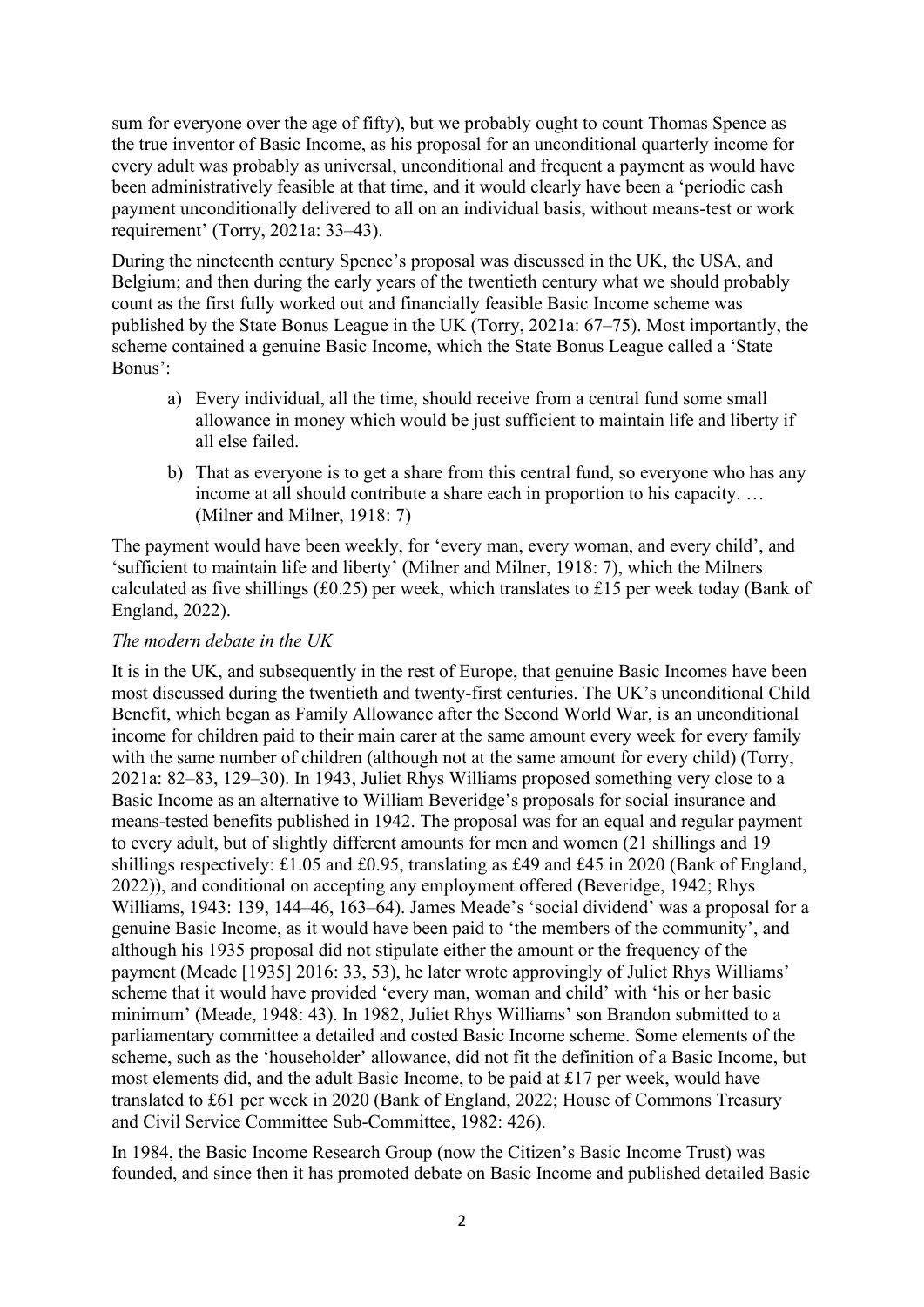Income schemes (Torry, 2021a: 82–95, 131–37). An early definition of Basic Income included the words 'an independent income sufficient to meet basic living costs' (Parker, 1985), but by 1988 'sufficient to meet basic living costs' had disappeared (Basic Income Research Group, 1988) because Hermione (Mimi) Parker, the editor of the *Bulletin*, had found that what she called a 'Full Basic Income', 'defined in terms of adequacy rather than bare subsistence, is not feasible and probably never will be. But a partial BI is feasible' (Parker, 1988: 7). Parker still hoped that it would be possible to establish a Partial Basic Income that could cover all basic needs apart from housing, so although a continuing meanstested housing benefit would still be required, other means-tested benefits might have been dispensable. However, research conducted in 2012 and 2014 showed that it would be impossible to implement a Basic Income scheme in the UK that could be funded from within the current tax and benefits system (the most likely funding option in the short to medium term) and that would at the same time be able to abolish any existing means-tested benefits without tipping large numbers of low-income households into poverty (Torry, 2019: 4–9). In the interests of transparency, infeasible schemes were still published, and were stated to be infeasible, but in 2016, during a debate in parliament, a government minister employed research results on a Basic Income scheme that had been stated to be infeasible to suggest that Basic Income was infeasible (Torry, 2019: 13), which of course they did not. Publication of research on infeasible schemes promptly ceased. The research had shown that a Basic Income at a level anywhere close to published Minimum Income Standards would be impossible to implement, meaning that means-tested benefits would have to be left in place and recalculated to take account of a household's Basic Incomes and any changes to net earned income resulting from changes to the tax system to pay for the Basic Incomes (Torry, 2020b). We still see the publication of Basic Income schemes that contain Basic Incomes that would provide sufficient to live on, but none have been published that would not impose substantial losses on far too many low-income households. Some of those schemes come with research results that show that such losses would not occur, but they also come with funding gaps, the meeting of which would impact household disposable incomes, rendering the research results erroneous and misleading (Torry, 2021b).

We can conclude that in relation to the Basic Income debate in the UK during the twentieth and twenty-first centuries, 'Basic Income' has generally conformed to BIEN's definition, although with minor departures on occasion; that regular, usually weekly, payments to every adult have been assumed; and that although it was initially assumed that Basic Incomes would be paid at 'adequacy level', that assumption soon gave way to one that assumed that a Basic Income along with a continuing means-tested housing benefit could achieve 'subsistence level', and subsequently to an understanding that existing means-tested benefits would have to be maintained and recalculated because a Basic Income at anything like 'subsistence level' would be impossible to implement. A clear decision had finally been arrived at that an unconditional payment at below subsistence level counted as a Basic Income, as the BIEN definition in fact implies.

#### *The modern debate in continental Europe and beyond*

For forty years, Philippe Van Parijs has been central to the European debate. In 1986, he convened the conference at which the Basic Income European Network (BIEN) was founded, was at the heart of BIEN's activities for the following twenty years, and has written seminal books on the subject. Van Parijs' 'terminological note' in the proceedings of the 1986 conference contains no discussion of the level at which a Basic Income would be paid (Van Parijs, 1988); in an article written in 1986, Robert van der Veen and Van Parijs 'suppose' that a 'universal grant' might be payable that would satisfy 'fundamental needs' (van der Veen and Van Parijs [1986] 2006: 13); and in 1995 Van Parijs was clear that the unconditional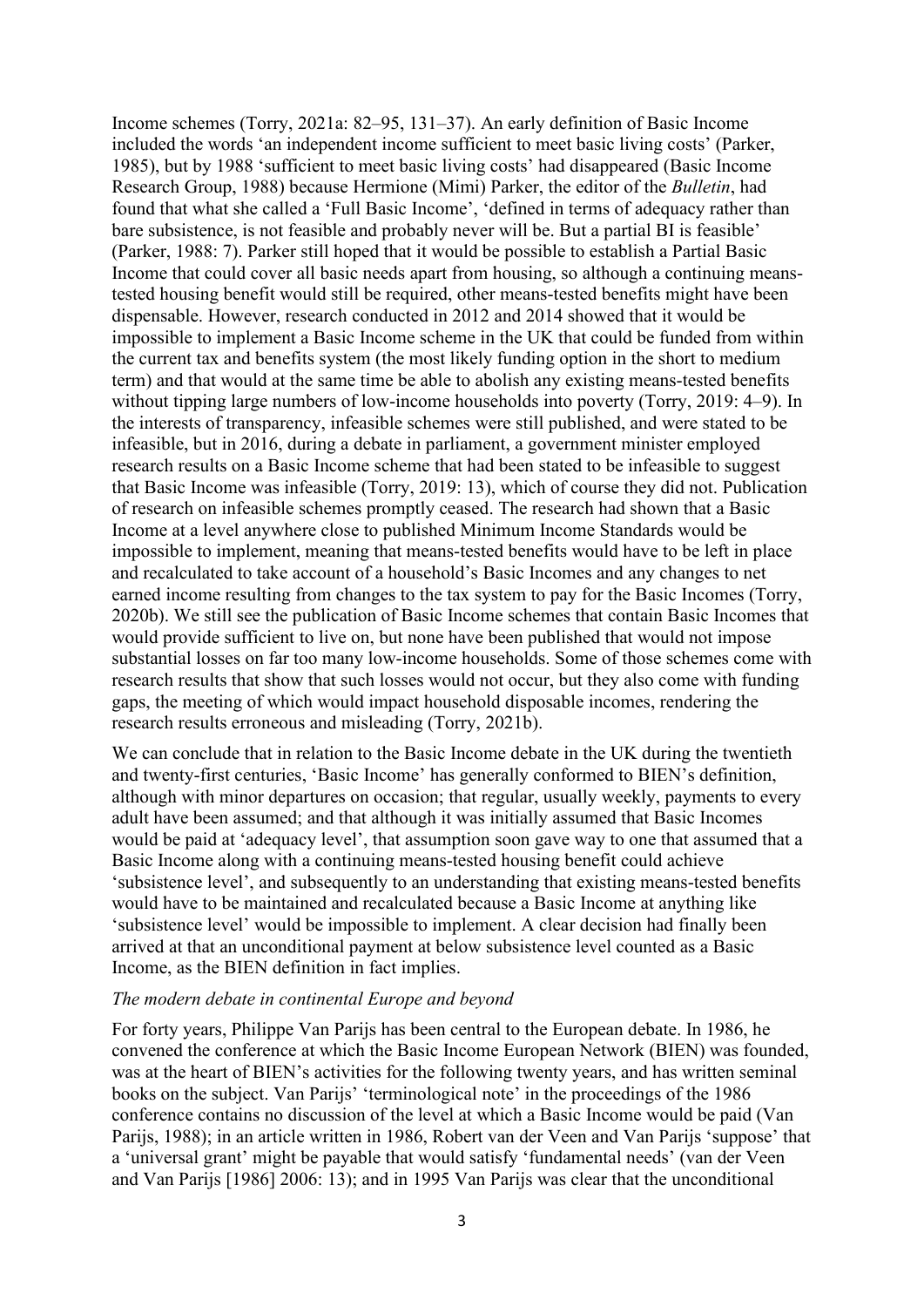income should be paid 'at the highest sustainable level, subject to the protection of everyone's formal freedom' (Van Parijs, 1995: 31). While a Basic Income at subsistence level, somehow defined, was clearly hoped for, there was no suggestion that an income could not be called an 'unconditional grant' or 'Basic Income' if it was not at that level.

The continental European Basic Income debate that began in Belgium, France, Italy, and the Netherlands, soon spread to other countries, with peaks and troughs in different countries at different times during that period (Torry, 2021: 160–96). While there has always been a consistent understanding that a Basic Income is a regular payment made to every individual, there has been continuing diversity of understanding as to the level at which an income should be paid in order to count as a Basic Income: a diversity that extended to the rest of the world as the debate globalised from the 1990s onwards (Torry, 2021: 197–254). A survey of organisations affiliated to BIEN found that

- some affiliated organisations did not mention the issue, suggesting that the amount to be paid is not integral to the definition;
- some said that a democratic process would be used to decide the amount;
- one mentioned a particular amount (South Africa);
- and some offered a description of the kind of life that the Basic Income would be expected to fund ('subsistence', 'dignity', 'participation', 'poverty line') in relation to the national context, but without specifying the relevant level of Basic Income (Torry, 2017b).

Given this diversity, and the considerable problem that any definition of 'subsistence', 'dignity', 'participation', 'poverty line', and so on, is bound to be contentious, the only conclusion to reach is that an unconditional income of any level should be counted as a Basic Income.

### *Mechanisms with some similarities to a Basic Income*

What we might call mechanisms with some characteristics similar to those of a Basic Income have been discussed in a variety of places during the past two centuries. Particularly significant have been experiments, proposals, and discussions in the United States and Canada, for two reasons: first of all, the lively and diverse nature of the discussions and experiments that have taken place; and secondly, the fact that almost none of it has been about Basic Income understood as 'a periodic cash payment unconditionally delivered to all on an individual basis, without means-test or work requirement'. Sometimes the term 'Basic Income' has been used, but often for something entirely different: for instance, a short-lived experiment in Ontario employed the term 'Basic Income' to describe a household-based and income-tested benefit (Ontario, no date). The vast majority of the proposals discussed and tested in the US and Canada have been Minimum Income Guarantees: levels of household income below which households have not been allowed to fall (Torry, 2021a: 96–121).

A Minimum Income Guarantee is levels of household income, determined by household structure, that households are enabled to reach by the payment of income-tested benefits. Multiple experiments have taken place across the USA and Canada during the past fifty years, and some are ongoing. While a Minimum Income Guarantee is radically different from a Basic Income, the common characteristic of an increase in income security means that it is possible to argue that results from the experiments can legitimately be used to argue for a Basic Income (Forget, 2011; Torry, 2021: 96–121; Widerquist, 2019: 308–316). This is clearly legitimate, but only if a caveat is always added that only an experiment with a genuine Basic Income would be able to offer robust predictions for the effects of a Basic Income.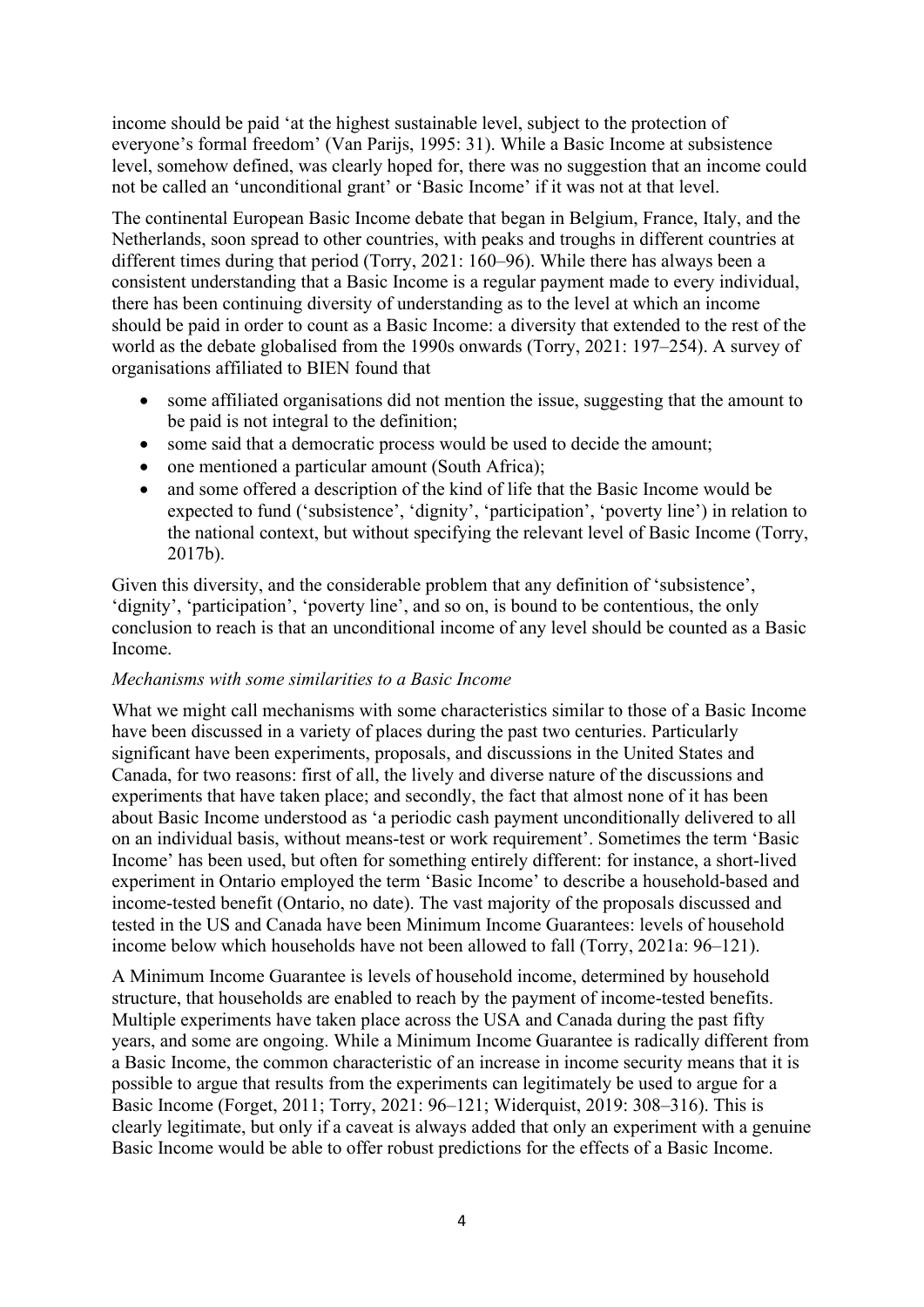A Participation Income, first proposed by Tony Atkinson in 1992, is an income for each individual conditional on at least one of a series of 'participation' conditions being met. People who were retired, studying full-time, sick, disabled, or caring for others, would have been exempt from meeting any other conditions, but everyone else would have had to be in employment, self-employment, looking for employment, or undertaking approved voluntary work. The outcome of implementing such a benefit would of course be widespread, complex and intrusive administration, and research has shown that all of that effort would have excluded only one per cent of the population from receiving the Participation Income (Atkinson, 1993: 10; 1996: 69; Torry, 2016: 134–38; 2021: 136–39). No government would ever dream of implementing it.

A Negative Income Tax, proposed by Milton Friedman, and a popular idea on the right of the political spectrum, would pay to individuals earning below a tax threshold an income proportional to the amount that their income fell below the threshold. Because a Negative Income Tax can deliver the same relationship between earned and net income as a Basic Income, the two have sometimes been confused with each other. They should not be. The administration of a Negative Income Tax would be extremely complicated because in most developed economies income tax is administered by employers on behalf of the government, which means that employers would have to administer the Negative Income Tax as well. Anyone changing jobs, experiencing periods of unemployment, being self-employed, earning from self-employment as well as employment, or having two jobs, would face significant administrative burdens, as would their employer(s). Genuine Tax Credits (not the meanstested benefits sometimes called 'Tax Credits') are the same as a Negative Income Tax, except that the payment at zero earned income is specified rather than the tax threshold. Some mechanisms, such as the US Earned Income Tax Credit, are similar to Tax Credits, except that they are paid annually and according to a complex formula (Torry, 2021: 12–24, 101– 104, 109–110).

All of the above—Minimum Income Guarantee, Participation Income, Negative Income Tax, and Tax Credits—have been improperly aligned with Basic Income at one time or another. Experiments and research about them have been assumed to deliver results directly relevant to Basic Income, and sometimes vice versa (Atkinson, 2015: 297; Citizen's Income Trust, 2015); and they have sometimes been assumed to be the same as Basic Income, which they are not (Ontario, no date). A contributing problem is the employment of the terminology 'Basic Income Guarantee' in the United States. This combination of words generally means a category of instruments that includes Minimum Income Guarantee, Negative Income Tax, and Basic Income (Widerquist, 2018). This enables experiments in all of those to be Basic Income Guarantee experiments, which in turn leads too easily to the assumption that results obtained from experiments in one of them must be directly relevant to another member of the category, which they are not.

The lesson to draw from this discussion is that clear definitions are essential to rational debate and to the legitimate application of research results. A Basic Income is an unconditional income for every individual, and so paid to every individual and not on the basis of household structure. It is not means-tested—that is, it does not fall if the individual has other income or wealth; and it is not work-tested, or tested in any other way. The only conditionality permitted is that of the age of the recipient. So a short working definition might be that a Basic Income is the payment of the same amount of money, every week or every month, unconditionally, to every individual of the same age. This means that none of a Minimum Income Guarantee, Participation Income, Negative Income Tax, or Tax Credit, is a Basic Income. They are *alternatives* to Basic Income, and not variants of it. By variants of Basic Income, we mean genuine Basic Incomes of different amounts, with payments of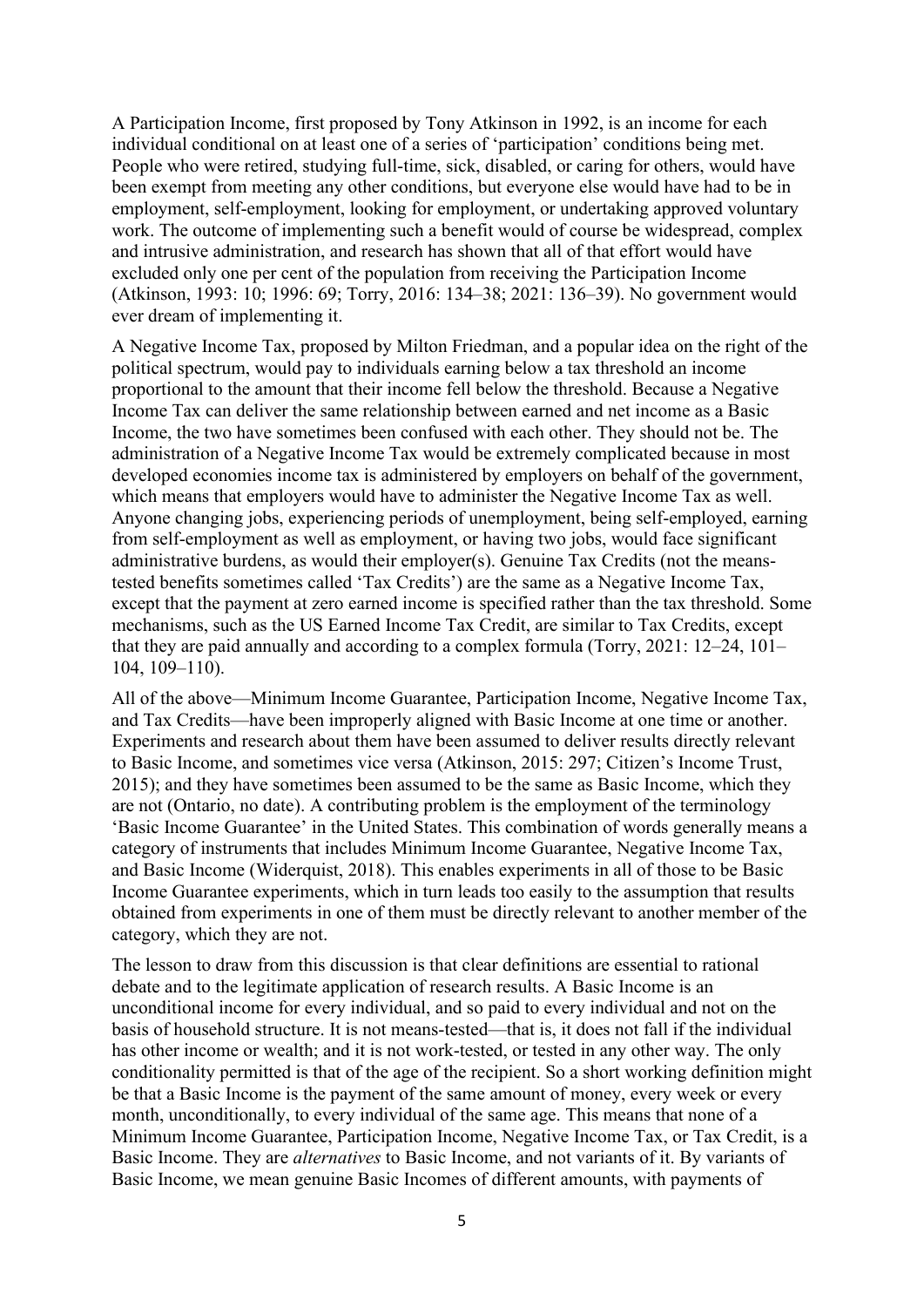different frequencies, and perhaps with different boundaries around the communities of individuals to which they are paid.

## *Questions about the definition of Basic Income*

One mechanism that fits BIEN's definition of a Basic Income like a glove is the Alaska Permanent Fund Dividend: an annual dividend based on the profits of a permanent fund into which oil royalties are paid. The payment is made annually to every individual who has been an Alaskan citizen for more than a year, and it varies each year with the profits of the fund (Torry, 2021: 118–19). The problem is that the dividend behaves very differently from an income constituted by an equal amount of money every week or every month; and it is the Alaska dividend, among other policy instruments, that raised the question as to whether a number of generally assumed characteristics of a Basic Income should be added to the definition.

BIEN publishes the following list of expected characteristics:

- 1. Periodic—It is paid at regular intervals (for example every month), not as a oneoff grant.
- 2. Cash payment—It is paid in an appropriate medium of exchange, allowing those who receive it to decide what they spend it on. It is not, therefore, paid either in kind (such as food or services) or in vouchers dedicated to a specific use.
- 3. Individual—It is paid on an individual basis—and not, for instance, to households.
- 4. Universal—It is paid to all, without means test.
- 5. Unconditional—It is paid without a requirement to work or to demonstrate willingness-to-work. (Basic Income Earth Network, 2022)

This list of clarifications coheres with what we have discovered about the history of the ways in which 'Basic Income' has been understood. It assumes that the payment will be regular: once a week, or once a month (following an earlier period during which quarterly payments would have been the only feasible way of making payments to everyone); that the payments would be made to 'all', while leaving open precisely what that might mean; and that the payment would be unconditional (although it is not clear why 'without means test' is included under 'universal' rather than under 'unconditional'). The individuality of the payment is emphasised, as is the assumption that the payment will be in cash rather than in vouchers, goods, or services. Crucially, and quite properly, there is no mention of the level at which a Basic Income would be paid.

However, discussion has not ceased. Controversy continues as to whether an unconditional income that is not at 'subsistence' level, somehow defined, should be called a Basic Income; gaps have been identified in the BIEN definition and its five clarifications; and the ways in which governments manage their financial relationships with their citizens has raised new questions about precisely what counts as a Basic Income.

## *More recent discussions*

In 2019, in response to discussion among its members as to whether changes were required to its published definition of Basic Income, BIEN's General Assembly—its Annual General Meeting—established a working group, the 'Clarification of Basic Income Definition' (CBID) group. An invitation was offered to members of BIEN to join the group, the group convened, and meetings have been held, including open forums to which all members of BIEN have been invited. A number of proposals have been discussed, among which are that the word 'uniform' should be added to the definition of a Basic Income to make it clear that payment should not vary from week to week or month to month, apart from an annual uprating; and that a Basic Income should be 'non-seizeable': that is, no court or agency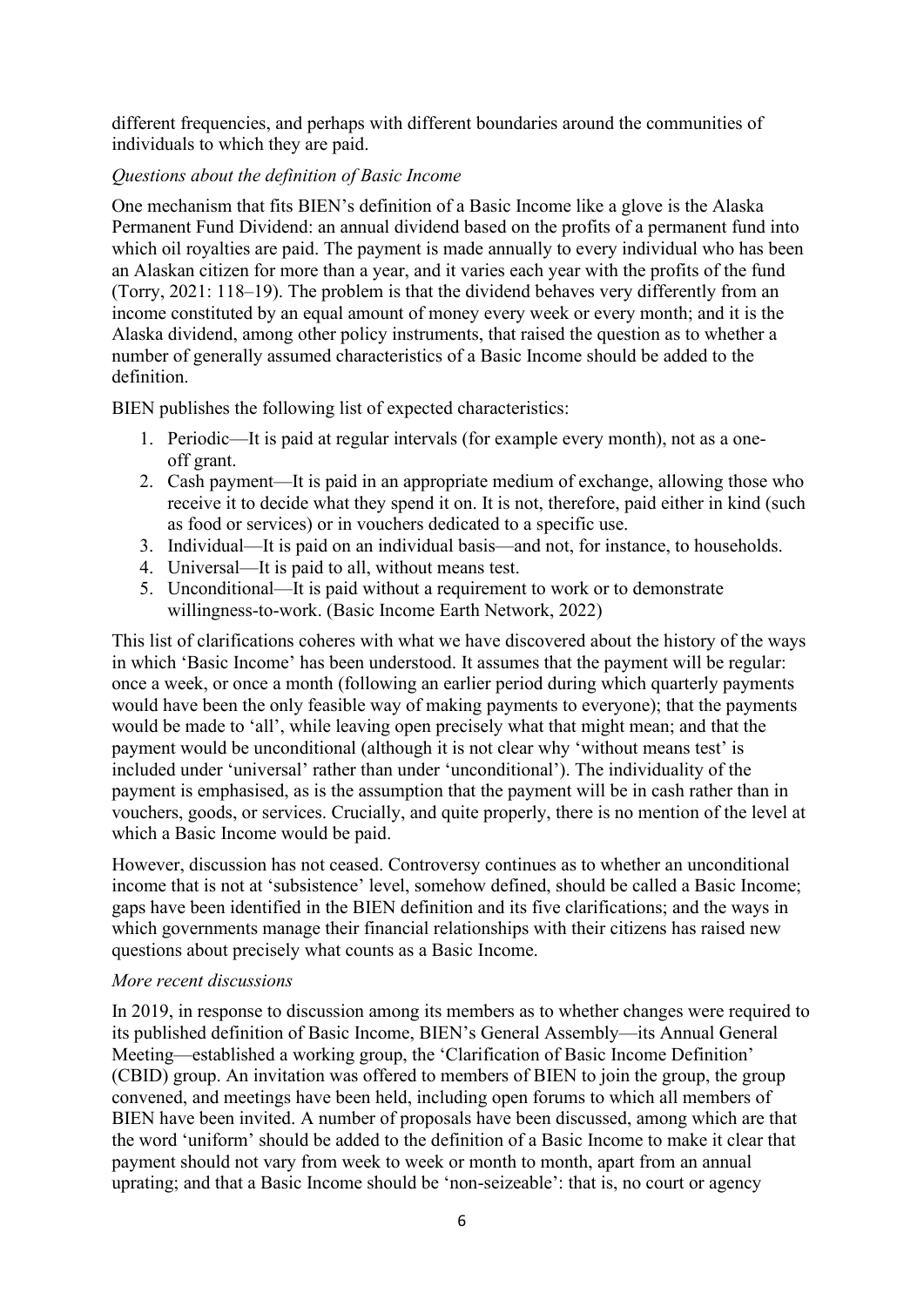should be able to seize someone's Basic Income for the payment of fines, civil penalties, or any other purpose.

Both of these proposals clearly relate to the definition of a Basic Income. One proposal that has been discussed, and that had been debated at previous General Assemblies, is that a Basic Income should be regarded as a human right. Article 25 of the Universal Declaration of Human Rights grants to an individual a right to a 'standard of living adequate for the health and wellbeing of himself and of his family' (United Nations General Assembly, 1949): but that does not grant a right to an unconditional income. Articles 22 and 23 grant rights to work, to free choice of employment, to just and favourable conditions of work, to protection against unemployment, and to social security, with the social security mechanism undefined. Under conditions of full employment, the rights granted by articles 22 and 23 should be sufficient to ensure a 'standard of living adequate for the health and wellbeing of himself and of his family': but it can now be argued that we can no longer assume full employment hence the suggestion that Basic Income itself should now be regarded as a human right (Torry, 2020a: 257–61). This is an important debate, but if a Basic Income were to be regarded as a human right, then it would not affect the definition of a Basic Income. Whether a Basic Income should be regarded as a human right is a debate that needs to happen, but it is not a debate about the definition of Basic Income.

The Clarification of the Basic Income Definition group has of course discussed whether the definition of Basic Income should include a statement of the level at which it should be paid. As the title of a paper prepared for the 2021 BIEN congress asks: 'Is a penny a month a Basic Income?' (Yamamori, 2021). Yamamori finds, as we have, that earlier in the modern debate it was assumed that a Basic Income would be paid at a level somehow related to human need, but that now a greater diversity of assumptions has emerged. The paper offers a significant number of examples to make that point. Yamamori is of course correct to suggest that a penny a week paid unconditionally to every individual would constitute a Basic Income according to BIEN's definition, and that there would be few people who would want to describe it as a Basic Income; and also that there would be few who would want to see a Basic Income funded by a method that made poor households poorer overall. The increasing engagement of microsimulation researchers with the Basic Income debate will enable Basic Income schemes to be tested for their effects on the net disposable incomes of households, and will thus make it possible to avoid schemes that would impose losses on low-income households: but the involvement of microsimulation research will also continue to make it crystal clear that at least in the short to medium term there is no possibility of any country implementing a Basic Income that would be sufficient for everybody's basic needs, let alone sufficient to provide a decent life in society as public opinion might define that. However, it remains true that Yamamori is clearly correct to suggest that we ought not regard a penny a week as a Basic Income. This debate will continue.

A further complex issue raised during the preparation of papers for BIEN's 2021 Congress relates to the ways in which some countries, and particularly France and Canada, manage the relationship between the government's revenue collection function and individual citizens (Madden, 2021). The question is this: If the payment of a Basic Income is combined with other payments, perhaps of other state benefits or of earned income, and perhaps with such deductions as income tax instalments, and a net figure is paid into the individual's bank account either by the government or by an employer, then has a Basic Income been paid? This can clearly be argued both ways. No separate payment of an unconditional income has been made, but as long as everyone receives the same Basic Income from the government, a universal and unconditional income has been paid. This is another debate that will no doubt continue.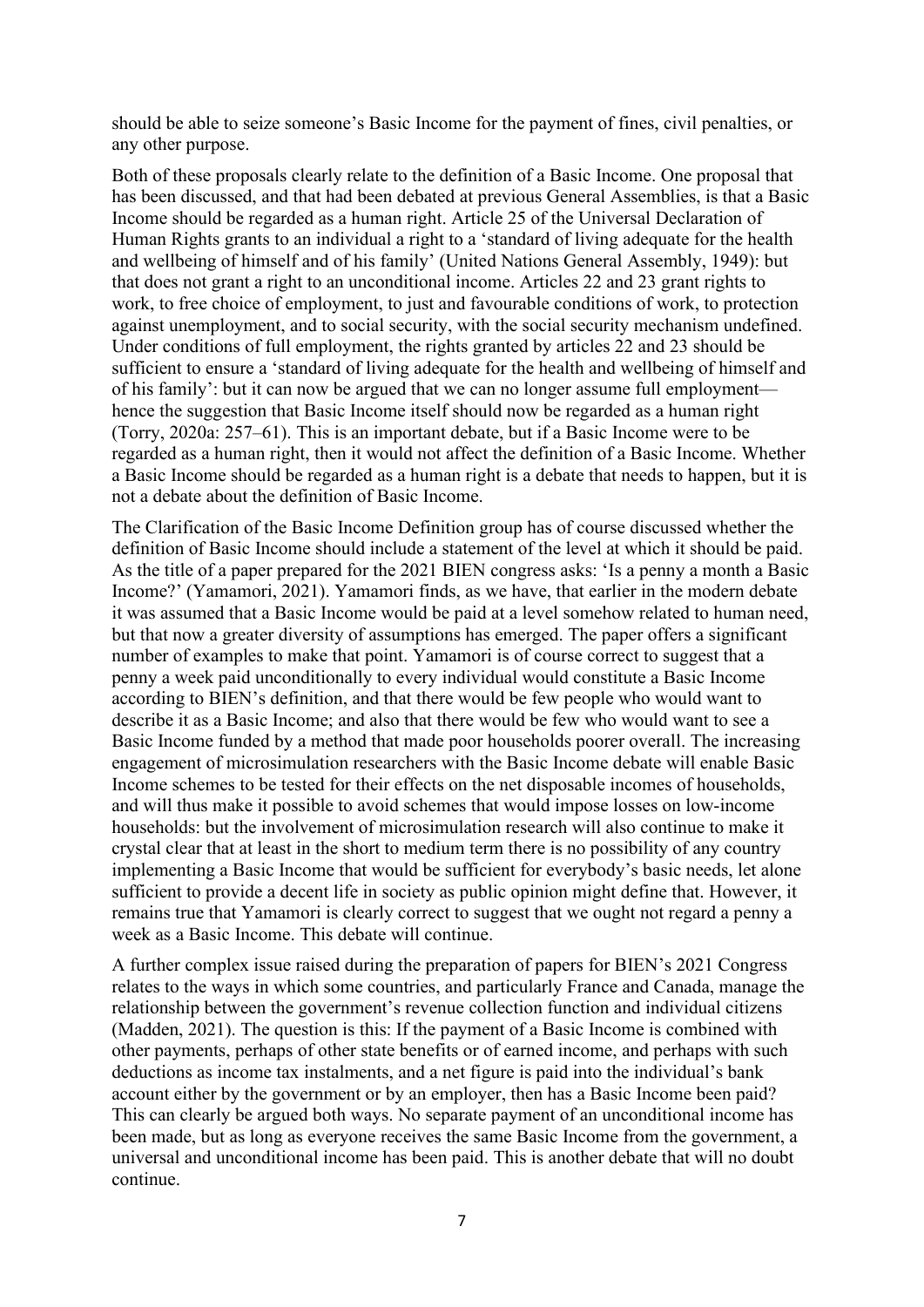One question that has perhaps not received as much attention as it might have done is this: Precisely what is meant by 'to all', or 'every individual'. An assumption is normally made that a Basic Income would be paid to everyone living in a particular country, or perhaps to everyone living in a state in a federal country, such as India or the United States, with the one exception being the proposal for a Eurodividend, to be paid to every citizen in the European Union, or perhaps in the Eurozone (Torry, 2021: 256–57). At any one time there will be people with a variety of different statuses living within the borders of a country, and it is not clear that every one of them should necessarily receive a Basic Income. For instance, after how long should a visitor be regarded as a resident? It is not insignificant that only those Alaskan citizens who have been resident in Alaska for at least a year are entitled to the annual dividend. In relation to the United Kingdom, a working group convened in 2017 summarised its conclusions as follows:

Anyone living in the UK with the right to do so indefinitely, and refugees with a defined number of years of legal residence, would receive … Basic Incomes if they would be defined as resident in the UK by Her Majesty's Revenue and Customs, and they have been resident in the UK for a minimum residency period. A national of another country which had implemented a … Basic Income would be entitled to receive an individual … Basic Income on arrival in the UK if their country gave the same right to UK nationals. (Citizen's Basic Income Trust, 2018)

Difficult questions relate to whether asylum seekers with undetermined status should receive Basic Incomes, and to whether prisoners should retain their Basic Incomes. Clearly these are not questions to which any universal answer can be given, because the polity of each country is different, so different responses to those questions might be expected. This suggests that the question as to precisely what 'to all' and 'every individual' might mean can properly be regarded as one for each individual country to discuss rather than being a matter for the global Basic Income debate.

However, all of the other matters for debate discussed in this paper *are* matters for global debate, so that debate must continue.

### *Conclusion*

Debate about the history of the definition of Basic Income, and about how that definition should now be clarified, will of course continue, as it should. The global Basic Income debate is now an important social fact, and it is right and proper that the terminology at its heart should be a focus for continuing widespread discussion. What is absolutely essential for the rationality of the debate is that there should be consensus as to the definitions of significant terminology, that everyone should adhere to them, and that if anyone uses terms that diverge from the consensus then they should make clear that that is what they are doing. Clarity is essential. But this requirement for agreement and clarity should never be an excuse for stifling discussion of those matters that constitute legitimate variants of Basic Income. It is also right and proper that BIEN's members should from time to time debate BIEN's published definition of Basic Income, and also any clarifications published by BIEN.

For what it's worth, here is one individual member's attempt at a modification of BIEN's published clarifications. I have aimed to make as few changes as possible, and at the same time to address the matters raised in this paper. Needless to say, this attempt should not be regarded as the opinion of anyone other than the author.

A Basic Income is a periodic cash payment unconditionally delivered to all on an individual basis, without means-test or work requirement.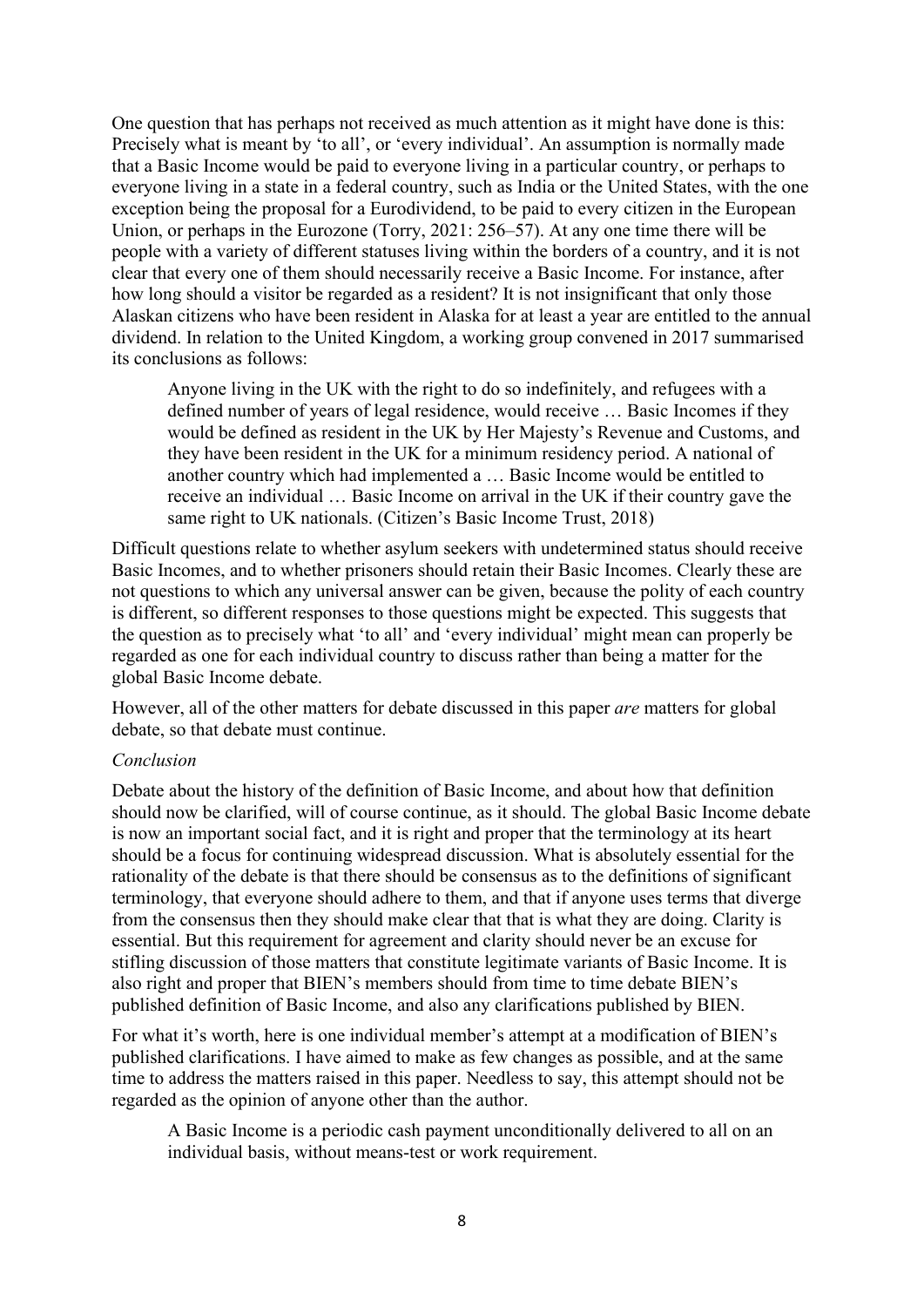#### *Here are ten characteristics of Basic Income*

- 1. Periodic**—**It is paid at regular intervals (for example once a week or once a month).
- 2. Cash payment**—**It is paid in an appropriate medium of exchange, allowing those who receive it to decide what they spend it on. It is not, therefore, paid either in kind (such as food or services) or in vouchers dedicated to a specific use.
- 3. Individual**—**It is paid on an individual basis—and not, for instance, to households, or on the basis of household structure.
- 4. Substantial—The Basic Income should be paid at a level that provides a significant secure income platform, but not necessarily at subsistence level somehow defined.
- 5. Universal**—**The Basic Income is paid to all legal residents within the national or regional boundaries within which the Basic Income is implemented.
- 6. Unconditional—The Basic Income is paid without a requirement to work or to demonstrate willingness-to-work. It is paid without an income test, without a means test, and without any other condition being applied, except that different age groups might receive different amounts.
- 7. Uniform—The Basic Income is paid at the same rate, every week or every month, to everyone of the same age. The amount for each age group might be uprated once a year.
- 8. Non-seizeable—no court or government or other agency should be able to claim the whole or part of any individual's Basic Income for the payment of fines, for the settling of civil claims, or for any other reason.
- 9. Funding method—A variety of methods for funding a Basic Income might be feasible. The definition of feasible should always include the avoidance of household disposable income losses for low-income households.
- 10. Administration of the payment—payment will normally be as a separate amount received weekly or monthly into a bank account or in cash. If the Basic Income is paid along with other benefit or earned income, or along with an individual's payment of income tax, so that a net figure is paid into the individual's bank account, then as long as the Basic Income is listed separately on the payment advice, at least the stated amount of the Basic Income is actually paid each week or each month, and there are no breaks in the regular receipt of at least that amount, then a Basic Income has been paid.

#### **Bibliography**

- Atkinson, Tony (1993), 'Participation Income', *Citizen's Income Bulletin*, no. 16, July 1993, pp 7–11.
- Atkinson, A.B. (1996), 'The case for a Participation Income', *The Political Quarterly*, 67 (1), 67–70.
- Atkinson, Anthony B. (2015), *Inequality: What can be done?* Cambridge, MA: Harvard University Press.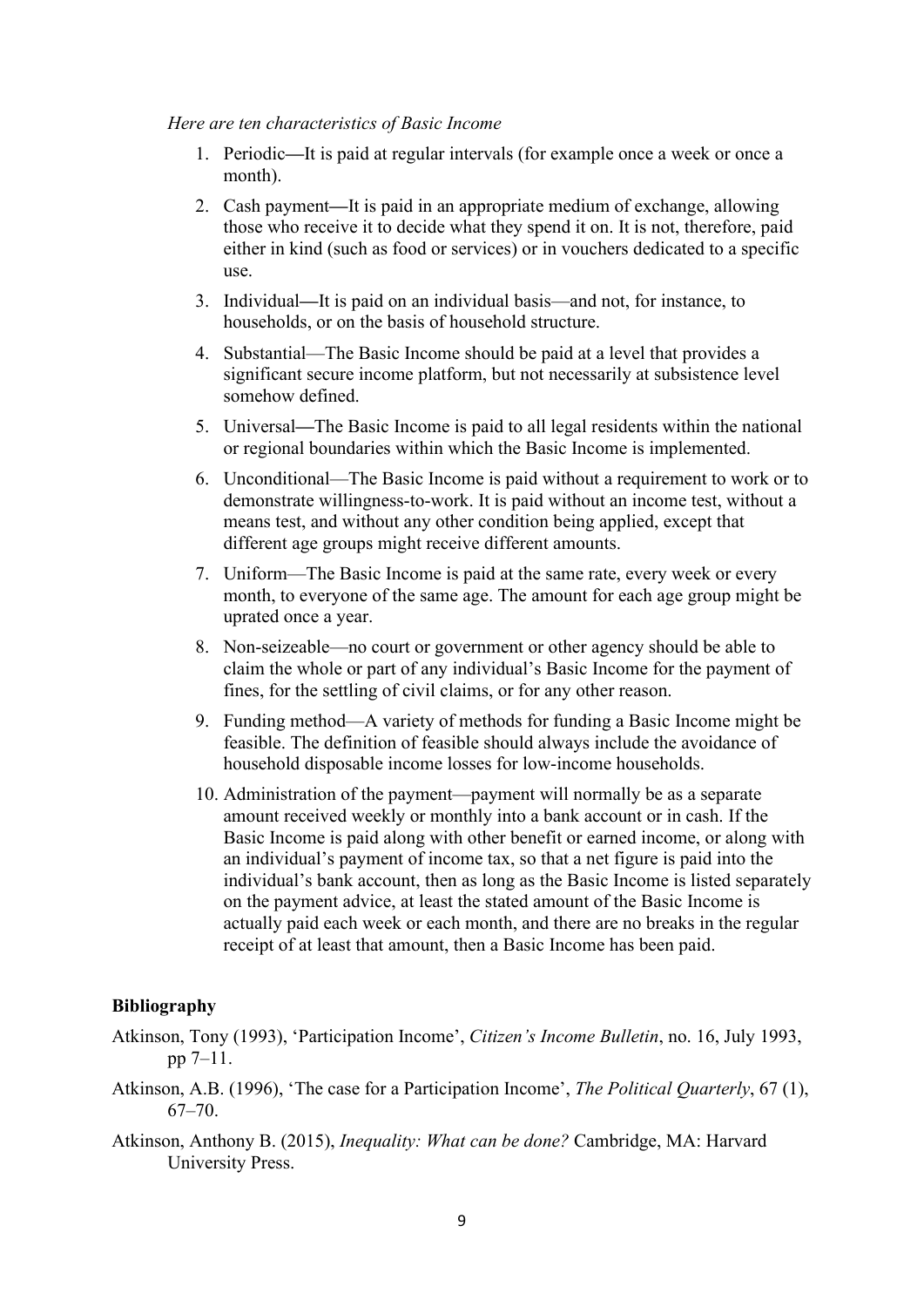- Bank of England (2022), *Inflation Calculator*, https://www.bankofengland.co.uk/monetarypolicy/inflation/inflation-calculator, accessed 6<sup>th</sup> January 2022.
- Basic Income Earth Network (2022), https://basicincome.org/, accessed 3<sup>rd</sup> January 2022.
- Basic Income Research Group (1988), *BIRG Bulletin*, no. 7, Spring 1988, inside front cover.
- Beveridge, Sir William (1942), *Social Insurance and Allied Services*, Cmd 6404, London: Her Majesty's Stationery Office.
- Citizen's Basic Income Trust (2018), *Citizen's Basic Income: A brief introduction*, London: Citizen's Basic Income Trust.
- Citizen's Income Trust (2015), 'Book review: *Inequality*, by Anthony B. Atkinson', http://citizensincome.org/book-reviews/inequality-by-anthony-b-atkinson/, accessed 6 January 2022.
- Forget, Evelyn (2011), 'The town with no poverty: The health effects of a Canadian Guaranteed Annual Income field experiment', *Canadian Public Policy / Analyse de Politiques*, **37** (3), 283–305.
- House of Commons Treasury and Civil Service Committee Sub-Committee (1982), *The Structure of Personal Income Taxation and Income Support: Minutes of Evidence*, HC 331–ix, London: Her Majesty's Stationery Office.
- Madden, Pierre (2021), 'Two Questions on Interpretations of BIEN's Definition of Basic Income', paper prepared for BIEN's 2021 Congress.
- Meade, J.E. (1948), *Planning and the Price Mechanism: The Liberal-Socialist solution*, London: George Allen and Unwin.
- Meade, James (2016), 'Outline of economic policy for a Labour Government', in Susan Howson (ed.), *The Collected Papers of James Meade*, vol.1, 'Employment and Inflation', London: Routledge, pp. 33–78, first published in 1935.
- Milner, E. Mabel and Dennis Milner (1918), *Scheme for a State Bonus*, Darlington: North of England Newspaper Co. Ltd.
- More, Thomas (1995), *Utopia*, edited by George Logan et al., Cambridge: Cambridge University Press, first published in 1516.
- Ontario (no date), 'Ontario's Basic Income Pilot: Studying the impact of a basic income', https://files.ontario.ca/170508\_bi\_brochure\_eng\_pg\_by\_pg\_proof.pdf, accessed 6 January 2022.
- Parker, Hermione (1985), 'BIRG Editorial, Spring 1985', *BIRG Bulletin*, no. 3, Spring 1985, p. 1.
- Parker, Hermione (1988), 'Are Basic Incomes feasible?' *BIRG Bulletin*, no. 7, Spring 1988, pp. 5–7.
- Rhys Williams, Juliet (1943), *Something to Look Forward To: A suggestion for a new social contract,* London: MacDonald and Co.
- Torry, Malcolm (2016), *The Feasibility of Citizen's Income*, New York: Palgrave Macmillan.
- Torry, Malcolm (2017a), '"Unconditional" and "universal": Definitions and applications', a paper presented at the Foundation for International Studies on Social Security conference, Sigtuna, 2017.
- Torry, Malcolm (2017b), 'What's a definition? And how should we define "Basic Income"?'